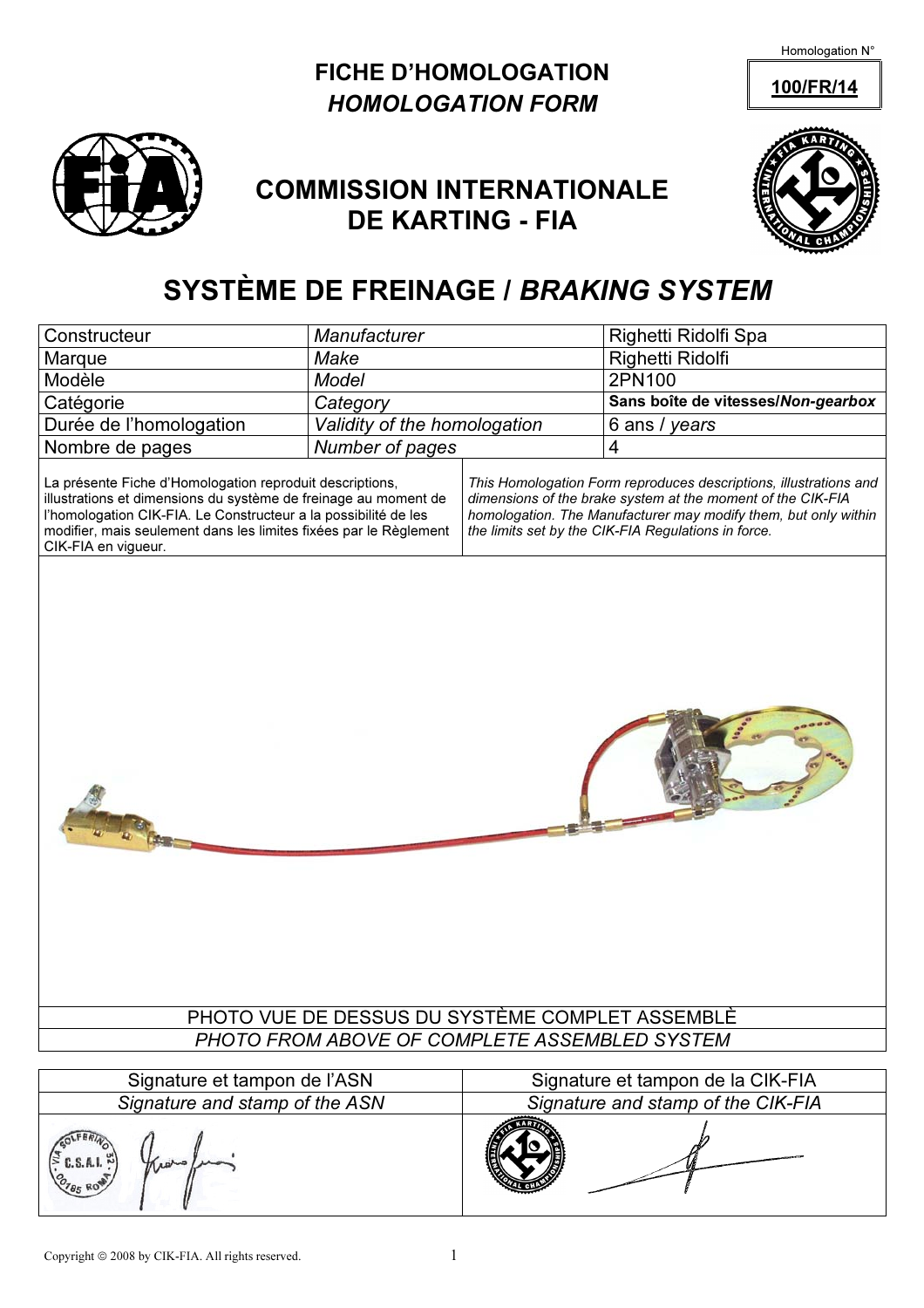100/FR/14



Le dessin technique doit montrer : Maître-cylindre, régulateur, tuyaux, étriers, plaquettes et disques (numérotation selon table ci-dessous)

The technical drawing must show the following: Master-cylinder, regulator, lines, calipers, pads and discs (with numbering according table below)

| $N^{\circ}$    | DÉSIGNATION (en français) | <b>DESIGNATION</b> (in english) | Référence catalogue                  |
|----------------|---------------------------|---------------------------------|--------------------------------------|
|                |                           |                                 | <b>Catalogue reference</b><br>number |
| $\mathbf{1}$   | POMPE DE FREIN            | <b>BRAKE PUMP</b>               | K225                                 |
| $\overline{2}$ | <b>TUBE DE FREIN</b>      | <b>BRAKE PIPE</b>               | K938                                 |
| 3              | PINCE DE FREIN            | <b>BRAKE CALIPER</b>            | K381                                 |
| $\overline{4}$ | PLAQUETTES DE FREIN       | <b>BRAKE PAD</b>                | K183                                 |
| $\sqrt{5}$     | <b>DISQUE DE FREIN</b>    | <b>BRAKE DISK</b>               | K444                                 |
| $\,6\,$        |                           |                                 |                                      |
| $\overline{7}$ |                           |                                 |                                      |
| $\bf 8$        |                           |                                 |                                      |
| 9              |                           |                                 |                                      |
| 10             |                           |                                 |                                      |
|                |                           |                                 |                                      |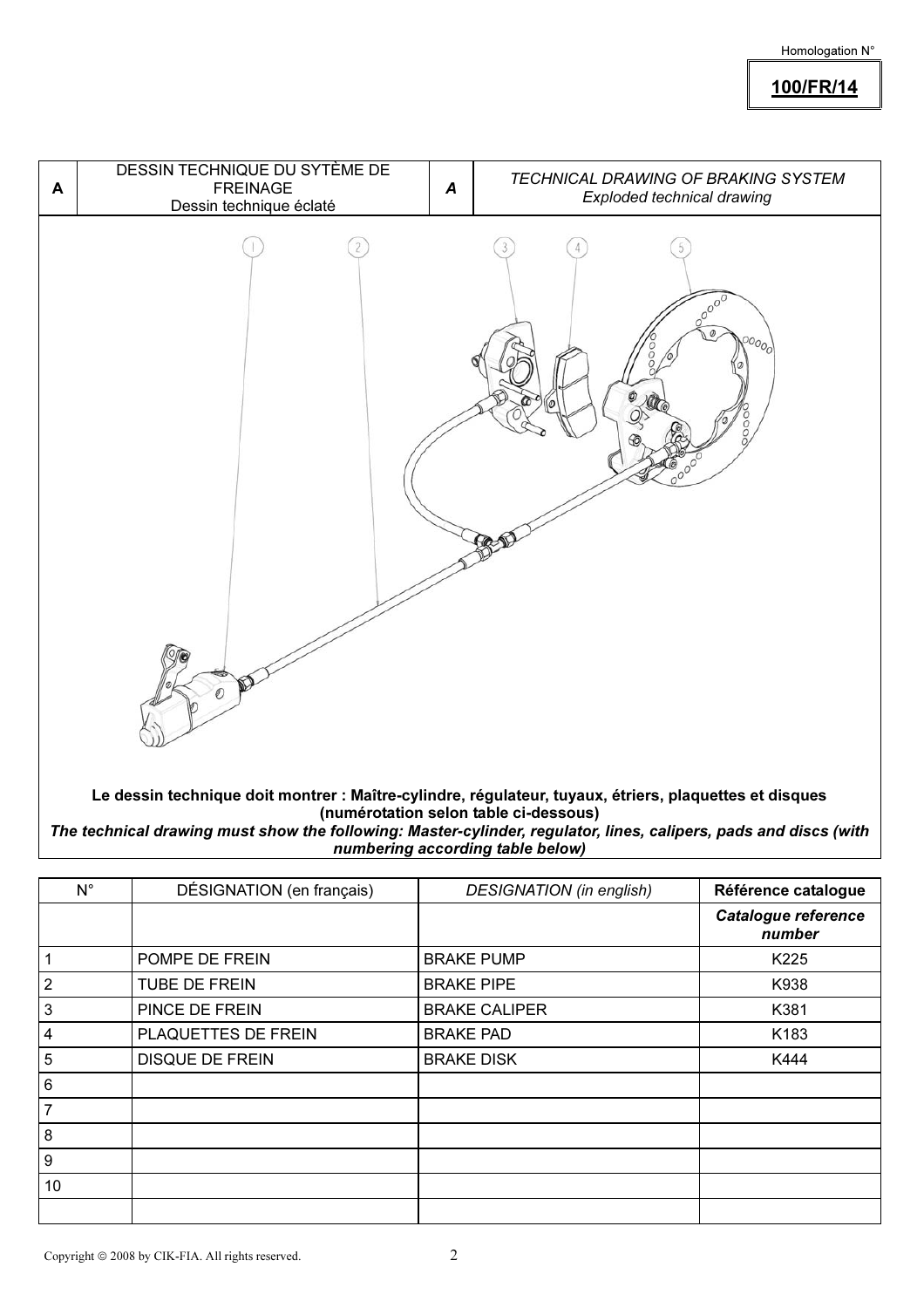100/FR/14

| B                                                  | DESCRIPTION TECHNIQUE DU SYTÈME DE<br><b>FREINAGE</b>                             |                         |                      |                              | <b>TECHNICAL DESCRIPTION OF BRAKING SYSTEM</b> |                           |
|----------------------------------------------------|-----------------------------------------------------------------------------------|-------------------------|----------------------|------------------------------|------------------------------------------------|---------------------------|
| Régulateur de freinage<br><b>Braking regulator</b> |                                                                                   | oui / yes<br>non/no     |                      | Emplacement<br>Location      |                                                |                           |
|                                                    |                                                                                   |                         | <b>Avant / Front</b> |                              | Arrière / Rear                                 |                           |
|                                                    | Nombre de maîtres-cylindres<br>Number of master cylinders                         |                         |                      |                              | <u>1</u>                                       |                           |
|                                                    | Alésage Ø<br>Bore Ø                                                               | mm                      |                      |                              | 22<br>mm                                       |                           |
|                                                    | Nombre de pistons<br>Number of pistons                                            |                         |                      | Par étrier<br>Per caliper    | $\overline{2}$                                 | Par étrier<br>Per caliper |
|                                                    | Alésage Ø de l'étrier<br>Caliper bore Ø                                           | mm                      |                      |                              | 30 mm                                          |                           |
|                                                    | Nombre de plaquettes<br>Number of pads                                            |                         |                      | Par étrier<br>Per caliper    | $\overline{2}$                                 | Par étrier<br>Per caliper |
|                                                    | Nombre d'étriers<br>Number of calipers                                            |                         |                      | Par roue<br>Per wheel        | <u>1</u>                                       |                           |
|                                                    | Matériau des étriers<br>Caliper material                                          |                         |                      |                              | <b>ALU</b>                                     |                           |
|                                                    | Disques ventilés<br><b>Ventilated discs</b>                                       | oui / yes<br>non $/$ no |                      | oui / yes<br>岗<br>non $/$ no |                                                |                           |
|                                                    | Épaisseur du disque neuf<br>Thickness of new disc                                 | mm                      |                      | $+/- 1$ mm                   | $7 \text{ mm}$                                 | $+/- 1$ mm                |
|                                                    | Ø extérieur du disque<br>External Ø of the disc                                   | mm                      |                      | $+/- 1.5$ mm                 | $200$ mm                                       | $+/- 1.5$ mm              |
|                                                    | Ø extérieur de frottement<br>des plaquettes<br>External Ø of pads rubbing surface | mm                      |                      | $+/- 1.5$ mm                 | 198 mm                                         | $+/- 1.5$ mm              |
|                                                    | Ø intérieur de frottement des<br>plaquettes<br>Internal Ø of pads rubbing surface | mm                      |                      | $+/- 1.5$ mm                 | $133$ mm                                       | $+/- 1.5$ mm              |
|                                                    | Longueur hors-tout des plaquettes<br>Overall length of the pads                   | mm                      |                      | $+/- 1.5$ mm                 | <b>90 mm</b>                                   | $+/- 1.5$ mm              |

Photo du frein avant : étriers et disques seulement Photo of front brake: calipers and discs only

Photo du frein arrière : étrier(s) et disque(s) seulement Photo of rear brake: caliper(s) and disc(s) only

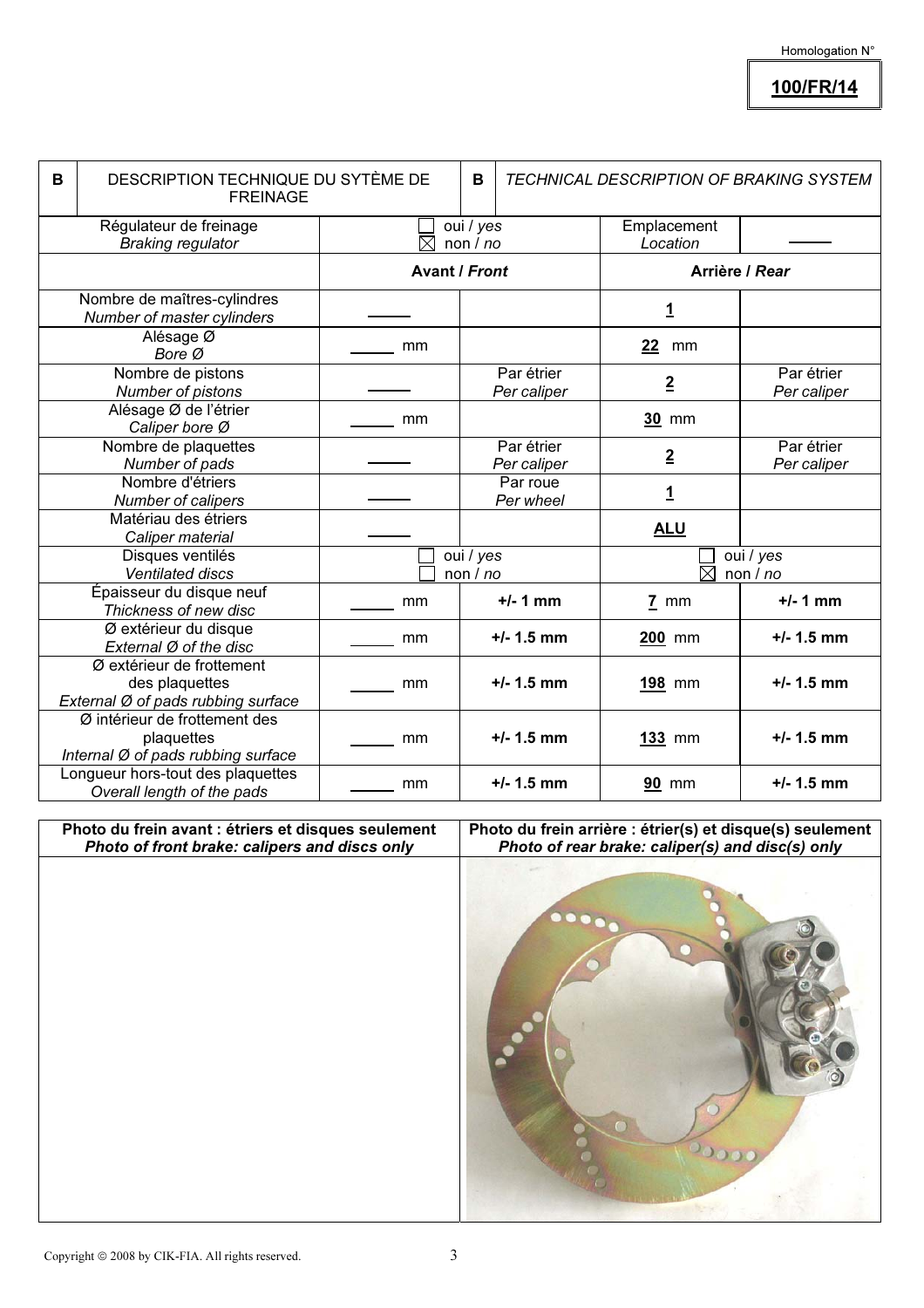100/FR/14

|                                                                                                              | PHOTO DU MARQUAGE DU NUMERO D'HOMOLOGATION<br>PHOTO OF THE HOMOLOGATION NUMBER MARKING |  |  |  |
|--------------------------------------------------------------------------------------------------------------|----------------------------------------------------------------------------------------|--|--|--|
| Le marquage doit rester clairement visible en permanence<br>The marking must be clearly visible at all times |                                                                                        |  |  |  |
| Maître-cylindre / Master-cylinder                                                                            | Tuyaux / Lines                                                                         |  |  |  |
| CIK/FIA<br>100-131-152/FR/14                                                                                 | $C$ K/FIA $_{SB/FR/14}^{100-131-}$                                                     |  |  |  |
| Etriers / Calipers                                                                                           | Plaquettes / Pads                                                                      |  |  |  |
| <b>CIK/FIA</b><br>100-FR-14                                                                                  | 39-40-97/FR/11<br>CIK/FIA 100-131-152-153/FR/14                                        |  |  |  |
| Disques / Discs                                                                                              | Régulateur / Regulator                                                                 |  |  |  |
|                                                                                                              |                                                                                        |  |  |  |